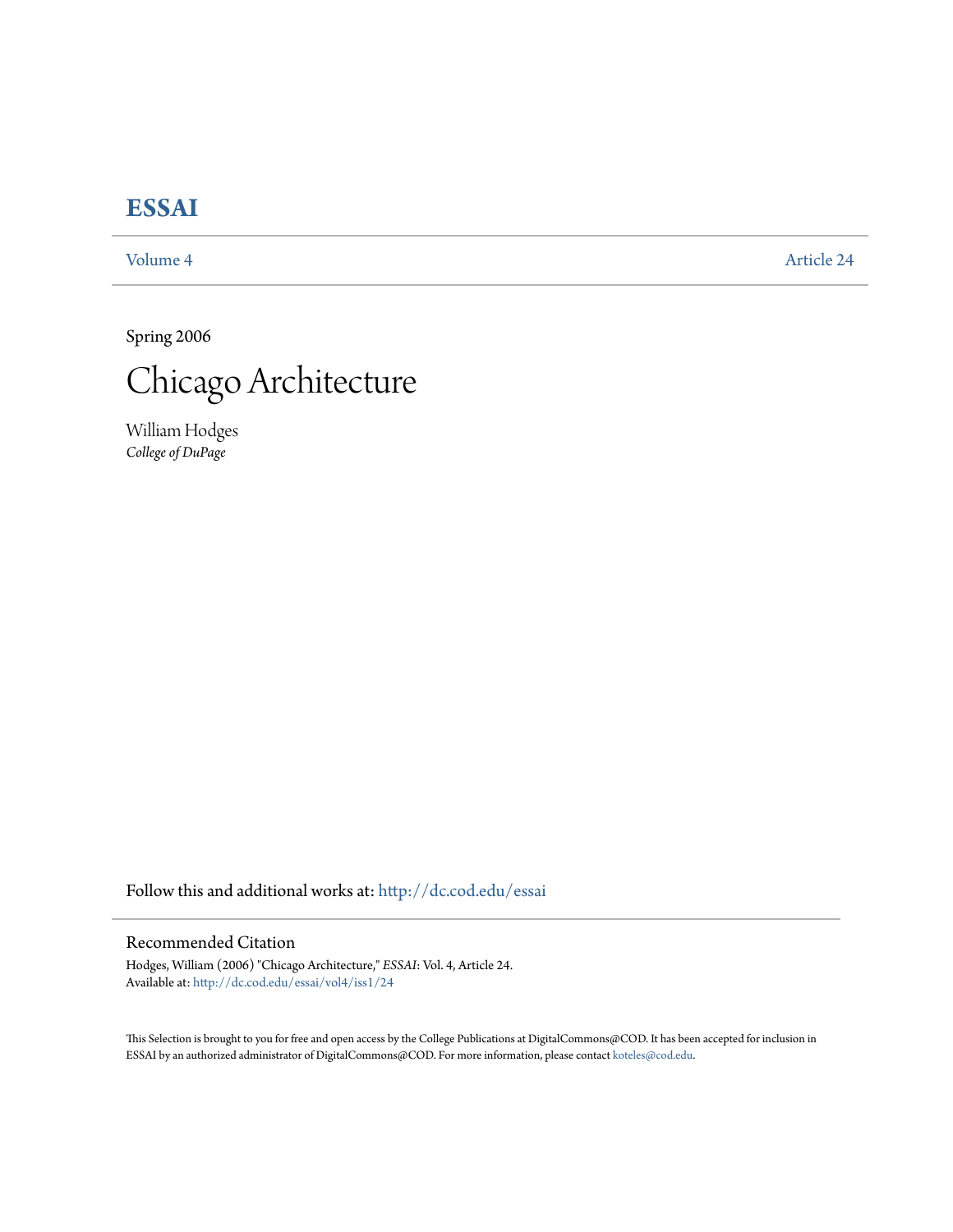Chicago Architecture

by William Hodges

(English 1102)

The Assignment: To write a position paper on a research question of our choice that is related to our major or program of study and to be able to convey the position to an audience.

**The Chicago Fire of 1871 was undoubtedly one of the greatest tragedies to ever happen not** only to Chicago, but also to any other city in the United States. Thousands upon thousands of lives were lost, and there were millions of dollars in damage to people's personal belongings. It is safe to say that if the fire happened today, it would take Chicago a lifetime to recover, if the fire happened today, it would take Chicago a lifetime to recover, if recovery was even possible. All the heartache and misery aside, let me take this opportunity to dwell on the lighter side of this unfortunate circumstance in Chicago history. Having been born and raised in the western suburbs of Chicago, I have had the opportunity not only to see great architecture first hand, but also to interact with it. My statement is simple: had it not been for the fire that burned nearly ninety percent of the city, we would not be where we are today as a booming metropolis and as a city on the forefront of modern architecture and design.

Let me begin by giving a brief definition of the components of good architecture, which is the design of space around us, both interior and exterior. Good architecture carries three general unities, if you will; the first is the unity between the foundation and the structure, the second is the unity between the structure itself and all of its working and non-working parts, and the third is the environment around the structure and how that structure interacts with it. Chicago is what is known as a grid of defined spaces; due to our extremely flat geography, it was originally plotted in a fashion in which all spaces were created equal and the use for each space was undefined. This gave the original builders and designers a very rare freedom, a freedom every architect dreams of: a clear canvas.

Unlike the ancient cities in Greece and the architecturally historic countries in and around Europe, such as Rome, Italy, Germany, France, and Spain, the architects and engineers of Chicago had the opportunity to do literally whatever they wanted to. The granite, which was used to erect nearly every single structure built both pre and post Chicago Fire, was quarried locally up and down the Illinois and Michigan Canal; conveniently enough, the canal was used to transport the heavy product to wherever it was needed. Following this, in the years between 1881-1884, the introduction of steel framing by William Lebaron Jenney flooded the building market. The location of Chicago on Lake Michigan, and the direct route that connected Chicago to Pittsburgh, ignited the Chicago steel industry and paved the way for Chicago as being the steel frame capital of the world. Chicago has never looked back.

In 1872, Andrew Carnegie, owner of what was at that time called the Freedom Iron Company, went to England to visit the steel plant owned by a gentleman named Sir Henry Bessemer, the inventor of what is known as Bessemer steel. Bessemer steel is created using a process of feeding forced oxygen into molten pig ore/iron ore to burn off impurities which reduce the structural strength of steel, resulting in both a stronger, slightly lighter, and extremely more efficient means of producing steel (Iano 370). Mr. Carnegie was instantly sold on the concept and immediately returned to the United States to expand his already enormous company (interestingly enough, Carnegie, J.P. Morgan, and Charles Schwab all originally made their fortunes in steel). This was perfect timing for a city that was just recently burned to the ground and in search of a rebirth.

1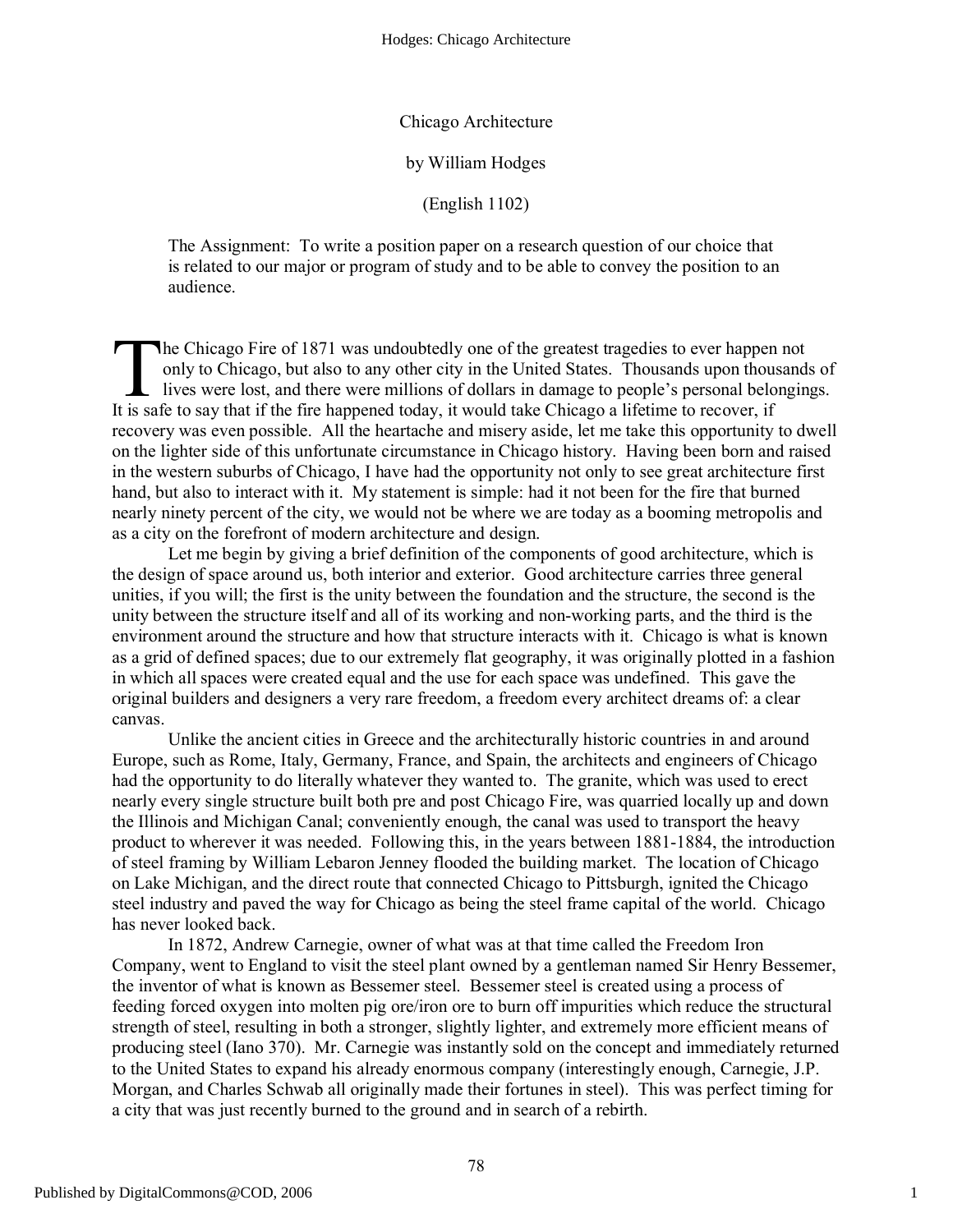## *ESSAI, Vol. 4 [2006], Art. 24*

Once news of the Bessemer process made its way into the ears of area architects, designs never before imaginable were becoming a realization. Steel from the north began to flood the ports of Chicago (as mentioned earlier, Lake Michigan became a hub for floating barges from Pittsburgh), filled with Bessemer steel, and from the nearby south and western cities bordering the Illinois and Michigan Canal granite was readily accessible as well. This led to what is still to this day the single greatest explosion of building Chicago has ever witnessed.

Quite possibly the most distinguished group of architects ever assembled in Chicago also formed a style and discipline of architecture called the "Chicago School." William Lebaron Jenney was at the head of this class; he had several pupils underneath him, including, Daniel Burnham, John Root, Dankmar Adler, and Louis Sullivan. The Chicago School cast aside Greek and Roman models in favor of simplicity and function. In adherence to Louis Sullivan's mandate that form should follow function, the Chicago School architects adorned their buildings' facades sparingly with vertical and horizontal lines and geometric shapes (Pridmore Chapter 2).

Among the buildings representative of the Chicago School are the Montauk Building (Burnham and Root, 1882), the Auditorium Building (Adler and Sullivan, 1889), the Monadnock Building (Burnham and Root, 1891), and the Carson Pirie Scott Store (originally the Schlesinger-Mayer Department Store; Sullivan, 1899-1904). Chicago, because of this informal school, has been called the "birthplace of modern architecture." These "Chicago School" buildings have been praised as important precursors to 20th-century steel-and-glass skyscrapers (Condit Chapter 2). In addition, Chicago had Jens Jensen, who was the best landscape architect to come from the area, to design and implement most of the early gardens and parks around the city. To his credit, he had been part of the design team that reconstructed Humboldt, Garfield, and Douglas parks ("Jens Jensen").

It was around this time as well that Chicago, New York, St. Louis and San Francisco were all in the race to host the Columbian Exposition, which at the time was the largest design and build exposition in the United States. Chicago wound up being the convincing winner because of its proximity to the necessary building materials, and in 1891 Daniel H. Burnham, an architect raised and educated in Chicago under William Lebaron Jenney, assembled the architects from all over the world that flocked to the city.

Most notably of all these architects were several recent graduates and professors from the Armour Institute of Technology (now the Illinois Institute of Technology), which included Martin Roche, William Alderman, Horace S. Powers, and Thomas Eddy Tallmadge. All of these men were not only incredible draftsmen but were also responsible for designing and overseeing the construction of several town plans as well as buildings in Chicago's Loop district. Not to be out done, the University of Illinois also contributed many prestigious architects. Among these men were Walter Burley Griffin, William Eugene Drummond, Harry Robinson, John VanBergen, and Barry Byrne (Pridmore Chapter 3).

Many of the aforementioned owe their careers to the Columbian Exposition; others credit a man by the name of Frank Lloyd Wright and what became known as Prairie Style architecture in the early 1900's. Although many know this as Frank Lloyd Wright's claim to fame, Louis Sullivan had a major impact on this style as well. As most know, a stroll through Oak Park, Hyde Park, and River Forest will give you several astonishing examples of their work. Low sloped roofs, cantilevered porches, long horizontal lines, exposed heavy timber framing, ornamented glass, and hidden entranceways are several of the main characteristics involved with this style ("Prairie Styles").

This brings us into a very important period for Chicago architecture: the 1920's and the years following the Great Depression in the 1930's. From 1910 to just before the depression Chicago saw a tremendous increase in building in and around the Loop area. The most notable style, one taken from the increase in European architects migrating here, was Art Deco. One of the city's most outstanding Art Deco style skyscrapers is 333 North Michigan Avenue, designed by Holabird and Root and completed in 1928. It is one of four buildings surrounding the Michigan Avenue Bridge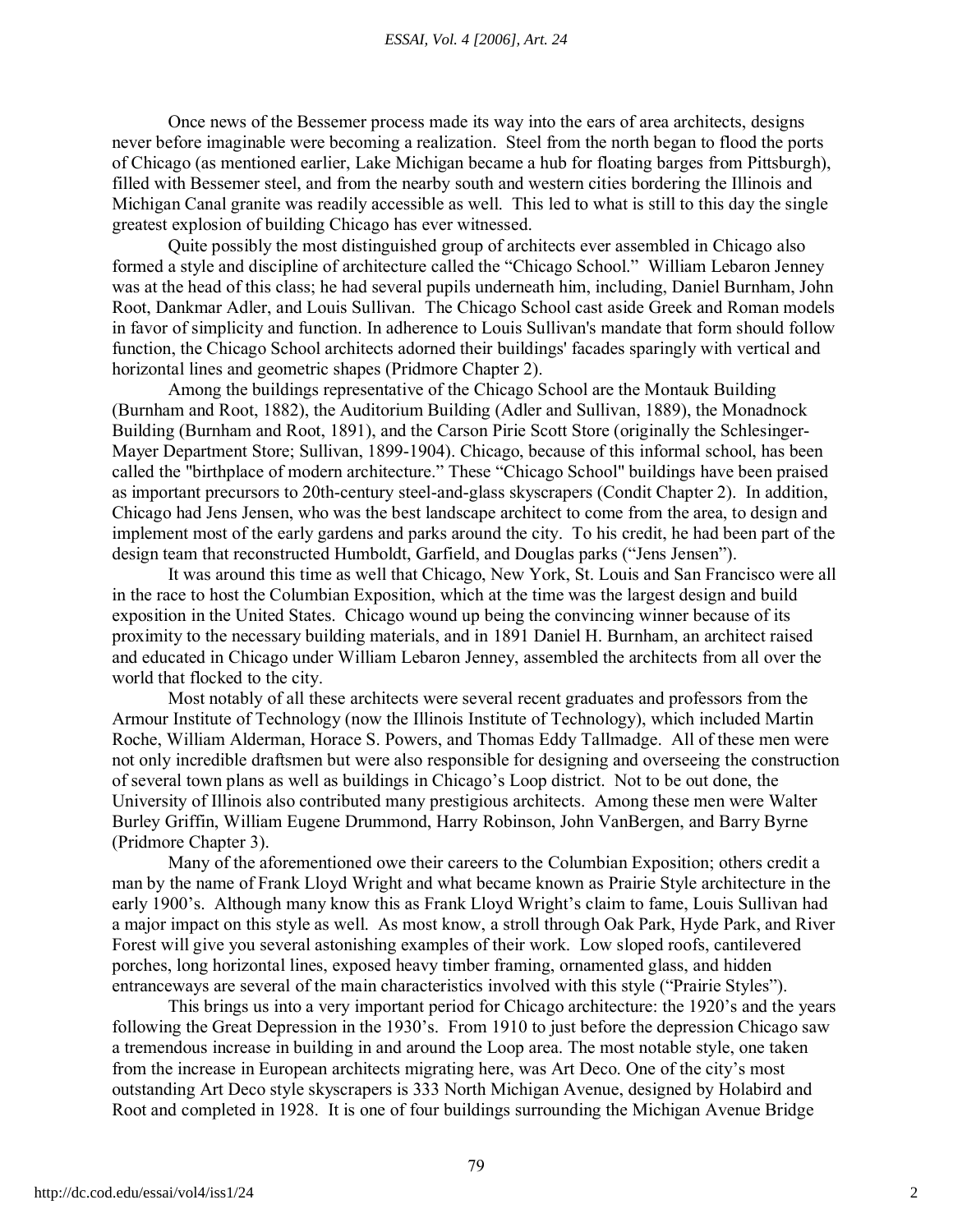that define one of the city's--and nation's--finest urban spaces ("Deco Chicago"). The building's base is sheathed in polished granite in shades of black and purple. Its upper stories, which are set back in dramatic fashion to correspond to the city's 1923 zoning ordinance, are clad in buff-colored limestone and dark terra cotta, its unique site further heightens the building's prominence. Due to the jog of Michigan Avenue at the bridge, the building is visible the entire length of North Michigan Avenue, appearing to be located in the center of the street (Stamper Chapter 6).

The Palmolive Building, located at 919 North Michigan Avenue, was also designed by one of Chicago's oldest and most prestigious architectural firms, Holabird and Root, and completed in 1929. Built for one of the world's leading soap manufacturers, this office building ("a monument to cleanliness") was the first commercial skyscraper built far from the Loop - at the northern end of Michigan Avenue. It is one of the country's premier Art Deco style "set-back" skyscrapers, again influenced by municipal zoning laws and the dramatic renderings of New York architect Hugh Ferris. It was known as the Playboy Building from 1965 to 1989, when it served as headquarters for Playboy magazine ("Art Deco World"). Other significant buildings built in the "Loop" area by Holabird and Root include, the Chicago Board of Trade, and the former Chicago Daily News Building.

Chicago, like most of the country, hit a standstill in the thirties and forties and concentrated its efforts on surviving both World Wars as well as the Great Depression. However, once our economy began to recover, so did the erection of skyscrapers. Glass and aluminum cladding were now being implemented into our cityscape, and shapes of buildings were now bordering on radical or eccentric. A new movement was preparing to spawn from Chicago. The origins of this movement are traced back to two powerfully interactive circumstances: the advance of modernist architecture as a whole in America and the arrival of a single, highly influential figure, Ludwig Mies van der Rohe, to Chicago.

One of the pioneers in the development of modernism overseas, Mies came from his native Germany in 1937 to assume the headship of the School of Architecture at Chicago's Armour Institute of Technology (IIT). Two of his most important European contemporaries, Walter Gropius and Marcel Breuer, took up residence as well in the United States, where, like Mies, they sought to advance the cause of modernism by eliminating the historical vocabulary in building design and concentrating more on neutral forms stripped of ornament and suggestive of a machine technology (Condit Chapter 11). By 1950 Mies had begun to produce a generation of students deeply committed to his style of both design and theory; in doing so he also affected just as many independent designers who were impressed by the quality of his built work.

These influences made themselves most obvious in Chicago, and by the late 1950s, when building in Chicago resumed at a steady pace, the first works suggesting the presence of a Miesian school had been realized. Nonetheless, as the fifties passed into the sixties, the term "Miesian" seemed too personal to accommodate a growing body of Chicago architecture indebted to him but not directly imitative of him, and the notion of a Chicago school gained credibility. The stylistic features alluded to here fit much of the work in question, centering on the metal cage and undecorated (or nearly undecorated) frame of the building (Pridmore Chapter 5). Nevertheless, there are as many differences of expressive intent as similarities between Miesian architecture and that of the now prehistoric Chicago School.

The first large firm in Chicago to put up the steel and glass high-rise buildings was the office of Skidmore, Owings & Merrill (SOM). The Inland Steel Building of 1957, the first commercial structure to rise in the Loop following World War II, was notable for its stainless steel frame, its columns placed outside the curtain wall, and its column-free interior. The two Skidmore, Owings and Merrill commercial buildings regarded most highly by critics are among the tallest in the city: the John Hancock Center (1969), with its tapering wedge-shaped volume and diagonal exterior cross bracing, and the 1,454-foot-high Sears Tower (1974), the loftiest building in the United States thus far.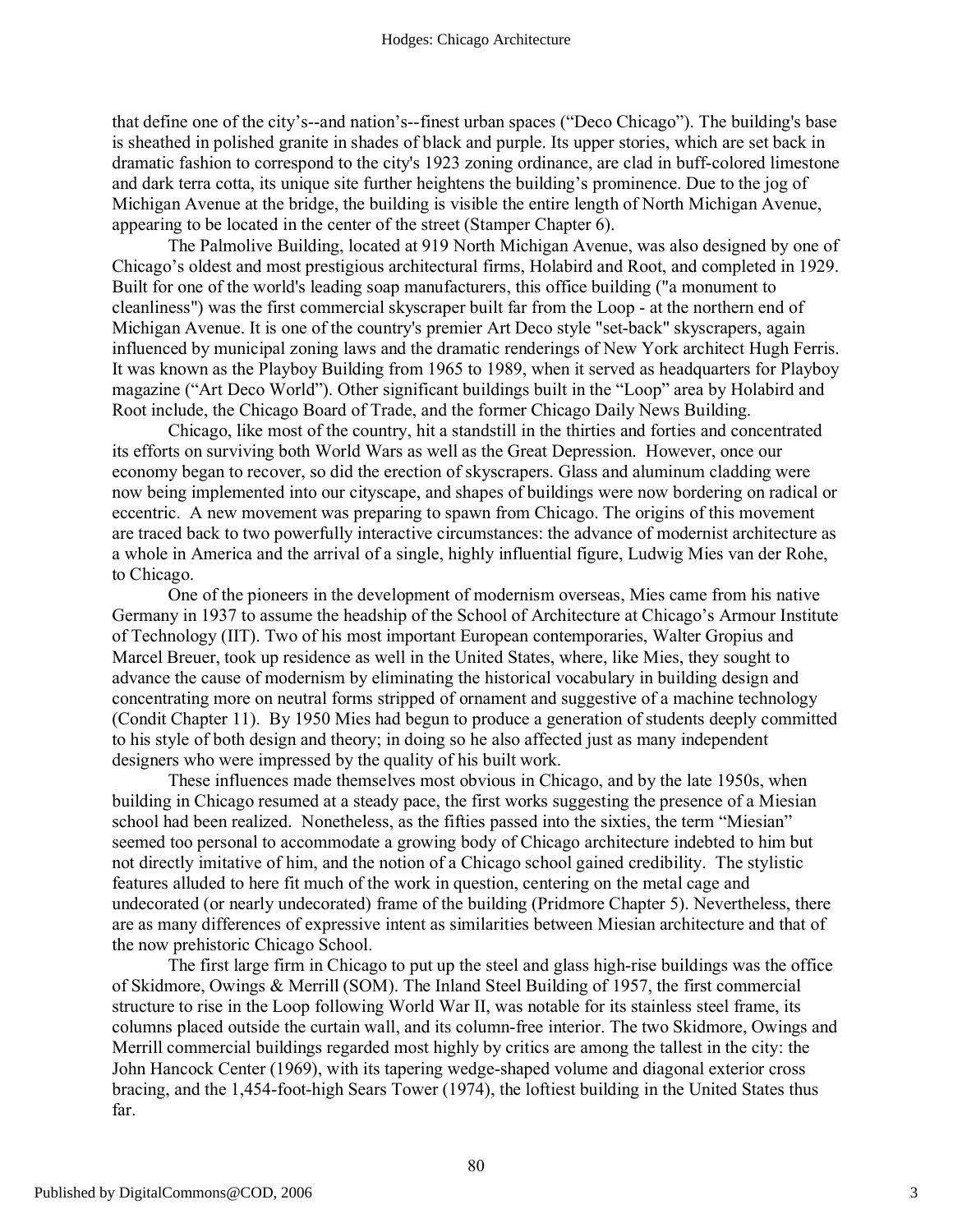Both of these structures are examples of the tubular frame, in which the load is carried not by the traditional cage but mostly by exterior walls conceived as tubes, rectangular in plan (The Sears Tower is composed of nine bundled tubes). The major architects at SOM who helped significantly to define the character of the cutting edge style of Chicago architecture were Myron Goldsmith, Bruce Graham, Fazlur Khan (who was primarily active as an engineer), and Walter Netsch (Pridmore Chapter 6). Today we see this same style of modern architecture being exported to countries such as India, Taiwan, Bangladesh, and Hong Kong. Most notably of all the designs and accomplishments from Skidmore, Owings and Merrill, perhaps we should give gratitude and applause for their winning entry for the Freedom Tower In New York City, which, as it stands now is expected to be completed sometime in the year 2009. The Burj Dubai in the United Arab Emirates, this colossal tower will reach an unprecedented 161 floors into the sky, and in fact the actual height of the building has been kept under lock and key for fear that another firm will implement into a design of a building currently under construction additional levels to supercede the Burj's stature.

Both of these amazing towers are to include hotel property, office space, restaurants, shopping centers, condominiums and rental apartments, in addition to a designated number of mixeduse levels. Truly, they will both be unlike any superstructure completed so far in this country or in any other for that matter. So it would seem that unlike in the beginning, when pieces of our architecture here in Chicago were being imported, we are now sending it overseas as a gift to the rest of the world to see and interact with, and they can now enjoy what I have had the pleasure to experience growing up with here in Chicago. With construction currently underway for Trump Tower and a proposed design of the Forham Spire by Santiago Calatrava, it would seem that Chicago isn't quite yet prepared to give up their throne as one, if not the, architecture capital of the world.

## Works Cited

- Allen, Edward, and Joseph Iano. "Steel Frame Construction." *Fundamentals of Building Construction.* 4<sup>th</sup> ed. Hoboken, New Jersey: John Wiley and Sons, Inc., 2004. 370.
- "Andrew Carnegie Rags to Riches timeline." *Public broadcast Station*. 1999. PBS. 5 May 2006 <http://www.pbs.org/wgbh/|amex/|carnegie/|timeline/|timeline2.html>.
- "The Architects, the artisans, and the Styles of the Prairie School of Architecture." *Prairie Styles.* Jan. 2006. 5 May 2006 <http://www.prairiestyles.com/>
- Condit, Carl W. *The Chicago School of Architecture*. Chicago and London: The University of Chicago Press, 1964.
- Cruickshank, George. "Art Deco World Chicago, Illinois." *Art Deco World.* Apr. 2000. 5 May 2006 <http://www.artdecoworld.com/|gallerychicago.htm>.
- "History of United States Steel Corporation." *United States Steel Corporation.* 28 Apr. 2006. 5 May 2006 <http://ussteel.com>
- Jameson, David. "Deco Chicago." *Architech Gallery of Architectural Art.* 2005. Architech gallery. 5 May 2006

<http://www.architechgallery.com/|arch\_info/|exhibit\_docs/|exhibitions\_2000/|deco.html>.

"Jensen Biography." *Jens Jensen Legacy Project*. 2002. 5 May 2006 <http://www.jensjensen.org/|bio/|bio.htm>.

- Pridmore, Jay, and George A Larson. *Chicago Architecture and Design*. Ed. Nancy Cohen and Jon Cipriaso. Rev. and Expanded ed. New York: Harry N. Abrams, Inc., 2005.
- Stamper, John W. "The Later 1920's Architecture of Holabird and Root." *Chicago's North Michigan Avenue*. Chicago and London: The University of Chicago Press, 1991. 145-176.